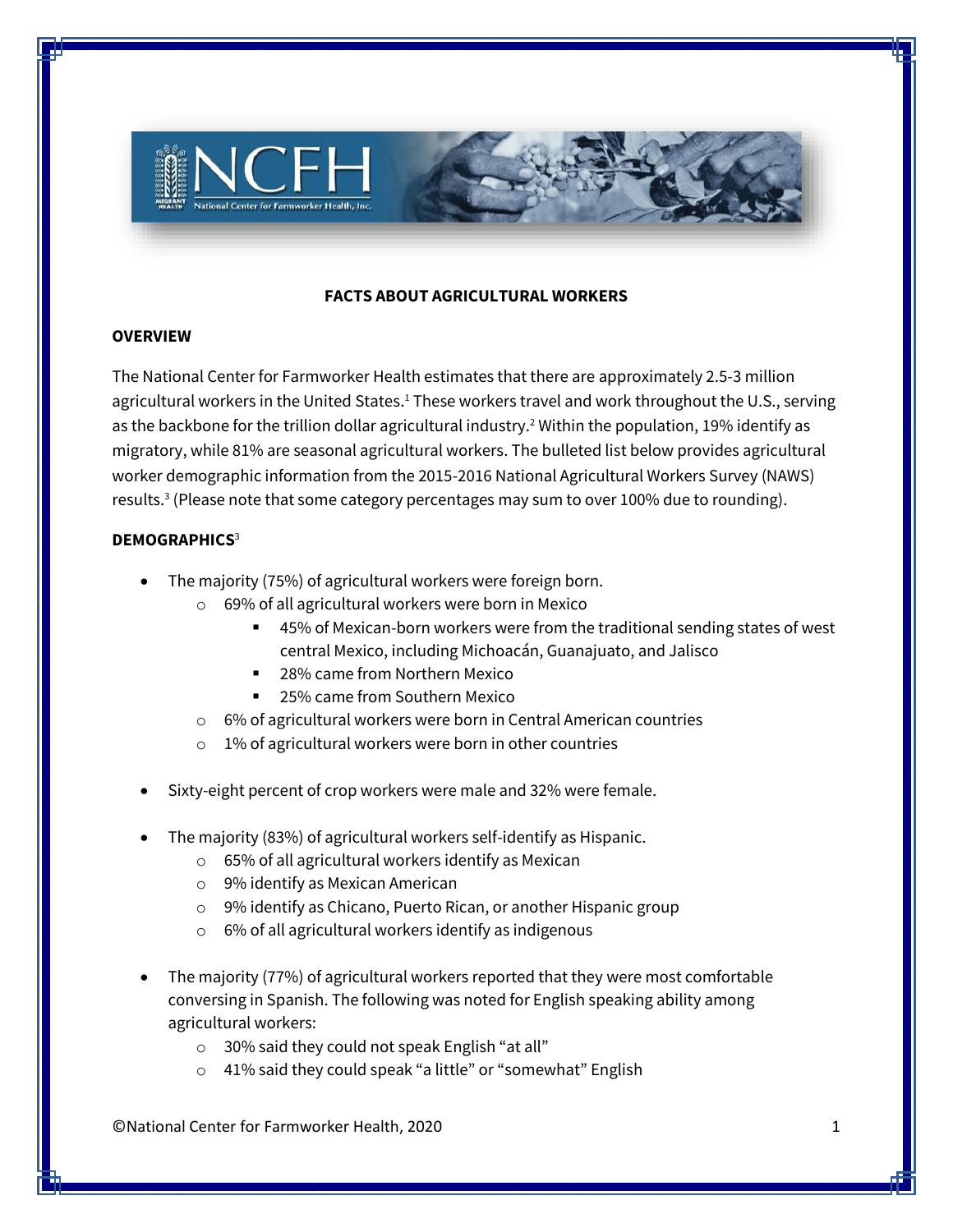- o 29% said they could speak English "well"
- Agricultural workers in the United States have an average age of 38 years.
	- o 34 % are 45 years of age or older
	- $\circ$  49% are between 25 and 44
	- $\circ$  11% are between 20 and 24
	- o 7% are between 14 and 19
- The average level of completed education was 8th grade.
	- o 4 % had not completed any formal schooling
	- o 37 % had completed grades K to 6
	- o 19 % had completed grades 7 to 9
	- o 30 % had completed grades 10 to 12
	- o 10 % had attained some form of higher education

## **EMPLOYMENT CHARACTERISTICS**<sup>3</sup>

- More than half (58%) of agricultural workers surveyed had more than 10 years of U.S. farm experience.
- Agricultural workers worked an average of 33 weeks a year in agriculture and spent an average of 11 weeks unemployed, and 3 weeks abroad.
- 80% of agricultural workers said they were hired directly by the grower or producer, while 20% said they were employed by a labor contractor.
- Agricultural workers reported being employed in a variety of agricultural tasks:
	- o 29% performed technical tasks
	- o 30% performed pre-harvest tasks
	- o 17% harvested products
	- o 25% performed post-harvest tasks
- The breakdown of the primary crops worked by agricultural workers is as follows:
	- o 37% worked with vegetables
	- $\circ$  32% worked with fruit and nuts
	- o 19% worked in horticulture
	- o 10% worked with field crops
	- o 3% reported working in miscellaneous or multiple crops

### **ECONOMIC CONTRIBUTION**

©National Center for Farmworker Health, 2020 2 Agricultural workers support the \$1.109 trillion agricultural industry in the U.S.<sup>2</sup> Some studies noted a rise in agricultural workers over the last decade, and the presence of agricultural workers increased the overall economic output of their agricultural regions.<sup>4</sup> Eliminating the agricultural workers or switching to less labor-intensive crops negatively impacts agricultural regions and reduces the number of jobs available to permanent local residents.<sup>4</sup> Research conducted on Michigan's agricultural economy found that agricultural workers contributed over \$23.3 million dollars to the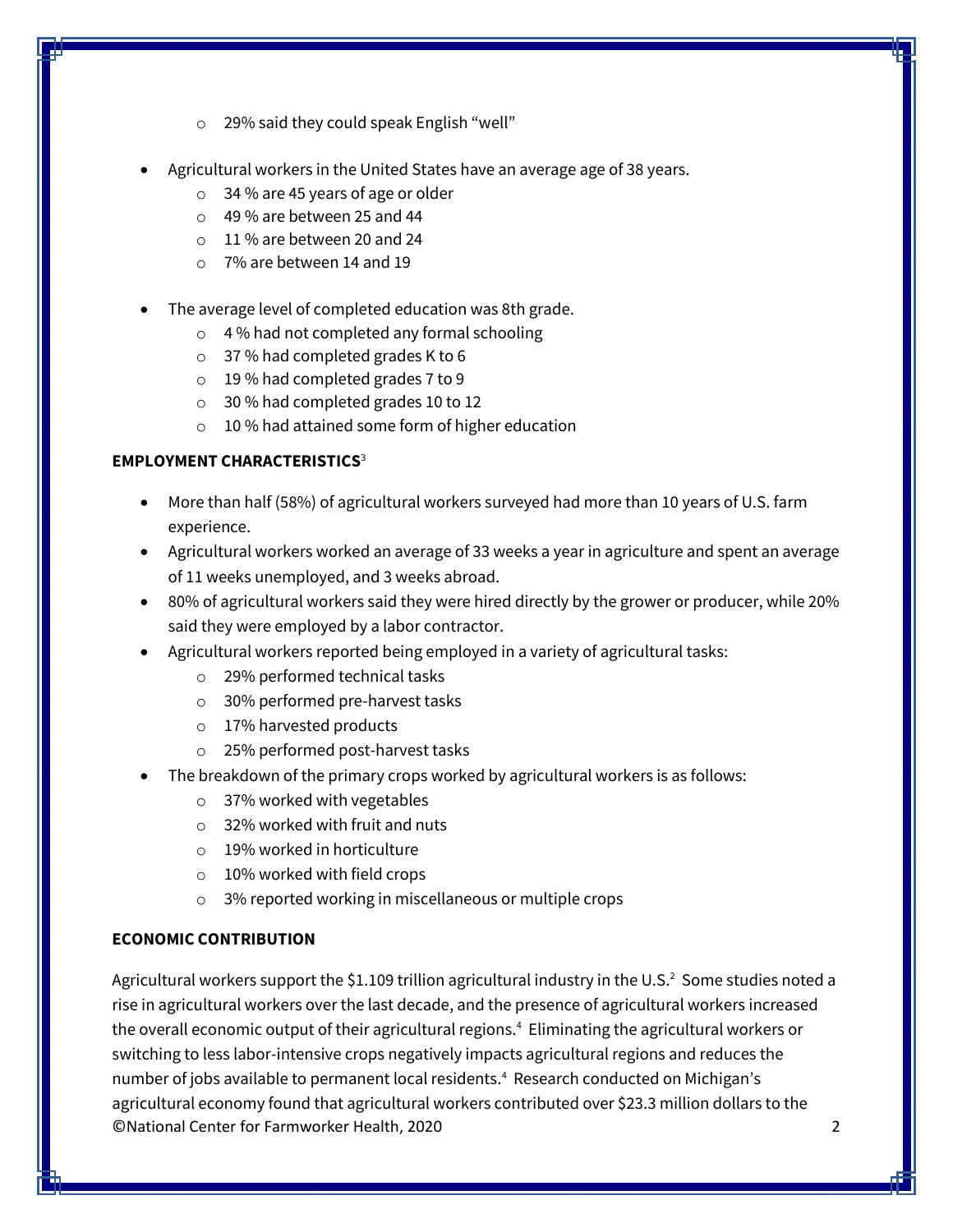state's annual economy by enabling farmers to produce higher-value crops, after the deduction of agricultural workers' wages and housing costs.<sup>5</sup> Strict immigration laws passed in several states have demonstrated the severe impacts of farm labor shortages.<sup>6</sup> A University of Georgia study found that House Bill 87, passed in April 2011, adversely affected the state's agricultural output. Georgia lost over \$181 million in less than a year due to increased labor shortages.<sup>7</sup>

#### **AGRICULTURAL GUEST WORKER PROGRAM**

The United States experienced drastic farm labor shortages during World War II. To meet the demand for farm laborers, the U.S. created the Bracero Program in 1942.<sup>8</sup> This program brought in over 4 million guest workers from rural, poor areas of Mexico. 8 In 1964, the U.S. terminated the Bracero program and created the H-2 guest worker program for temporary work, with H-2A being agricultural workers and H-2B being guest workers who do non-agricultural work.<sup>9</sup> During the fiscal year of 2019, the U.S. Department of Labor certified 257,667 H-2A visas out of the requested 268,729. <sup>10</sup> See NCFH's [fact sheet on H-2A guest workers](http://www.ncfh.org/h-2a-guest-workers.html) for more information.

### **WAGES AND BENEFITS**

©National Center for Farmworker Health, 2020 3 Agricultural workers represent some of the most socially and economically disadvantaged people in the U.S. According to the 2015-2016 NAWS survey results, 33% of agricultural worker families had family income levels below the national poverty guidelines.<sup>11</sup> Farmworkers reported an average hourly wage of \$10.60.<sup>3</sup> The survey found that 88% of agricultural workers said they were paid by the hour, 7% were paid by the piece, 4% were salaried, and 1% were paid a combination of hourly wage and piece rate. Using piece rate as a basis for payment is common in agricultural sectors where the crop is easily weighed and measured. Some employers prefer this form of payment because it motivates workers to work faster during seasonal crop harvesting.<sup>12</sup> In addition to low wages, agricultural workers rarely have access to worker's compensation, occupational rehabilitation, or disability compensation benefits. Because a worker's benefits are state-dependent, agricultural workers are often more challenged by the qualifications and requirements of each state. Farmworker Justice compiled a chart of state-specific worker's compensation coverage limitations for agricultural workers. <sup>13</sup> In the United States and U.S. territories, 17 states do not require workers' compensation insurance for agricultural workers, 14 states require workers' compensation for all agricultural workers and the remaining 19 states require it, but provide exceptions for small employers.<sup>13</sup> Although many agricultural workers meet income guidelines for programs such as Medicaid and the Supplemental Nutrition Assistance Program, very few are able to secure these benefits because of different state eligibility requirements and having families with mixed immigration statuses. Also, there are administrative barriers to medical coverage for mobile populations, and some organizations have recently focused their interest in overcoming these.<sup>14-16</sup> Recent research demonstrates that portable health service programs such as Medicaid and Special Supplemental Nutrition Program for Women, Infants, and Children (WIC), currently administered at the state level, would benefit mobile agricultural worker families.<sup>17</sup> Some solutions suggested for solving the portability issue include a multistate Medicaid card and an interstate provider network.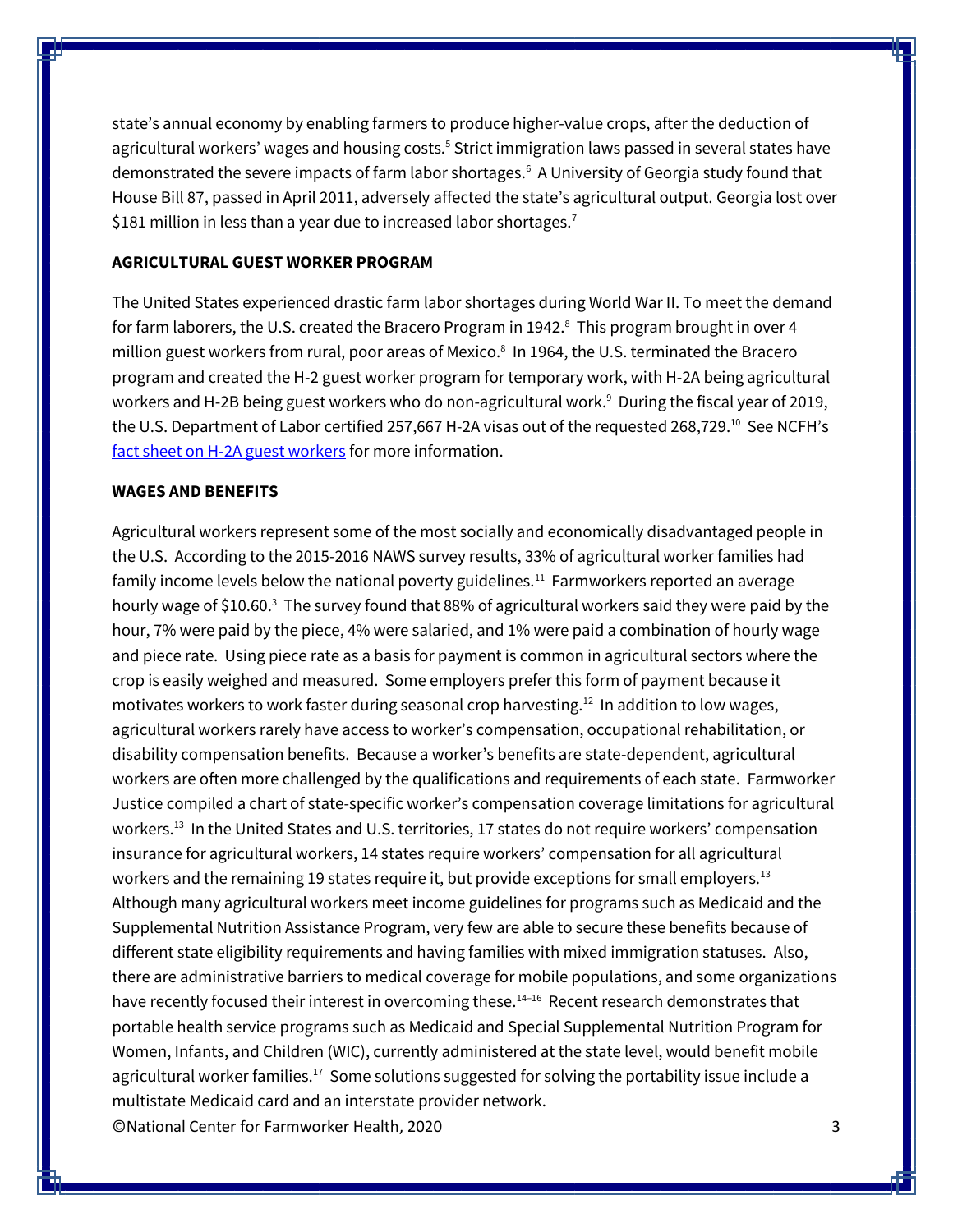#### **HOUSING**

Although there are good examples of improving agricultural worker housing conditions, such as the Farmworker Housing Program in Washington state, most agricultural worker housing is often substandard or overcrowded.<sup>18,19</sup> A study conducted in 2008 in North Carolina found that about 89% of the agricultural worker labor camps had more than one condition that violated the Migrant Housing Act (MHA) of North Carolina.<sup>19</sup> According to the same study, 78% of workers reported living in crowded conditions regardless whether the provided space complies with housing standards. Another study conducted in 2007 in the Coachella Valley of California concluded that 2% of those surveyed reported having living situations not meant for human habitation (such as the outdoors, vehicles, or inhabited converted garages). $^{20}$  Negative behavioral and mental health are linked to poor housing conditions and overcrowded spaces.<sup>21</sup> Anxiety disorders, including post-traumatic stress disorder, and depression and other mood disorders are common diagnoses for agricultural workers.<sup>22</sup> Over the last decade, governmental agencies and nonprofit groups became more interested in improving agricultural worker housing conditions. The Department of Housing and Urban Development (HUD), the National Housing Trust, and USDA's Rural Development state offices all support improvements to farmworker housing.<sup>23-25</sup> Improving access to home ownership is a priority for many advocates, as research has demonstrated that agricultural workers who own homes engage more in their communities and have an increased perception of community efficacy.<sup>26</sup>

#### **HEALTH**

A study conducted in New York in 2007 found that poverty, frequent mobility, low literacy, language and cultural barriers impede agricultural workers' access to social services and cost-effective primary health care.<sup>27</sup> The small percentage of agricultural workers who do take advantage of health services face more issues: a limited means of transportation, language and cultural barriers, no health coverage, cost of services, the lack of time-efficient healthcare delivery methods and the medical referral system.<sup>28</sup> For over 55 years, health centers have provided primary care services to agricultural workers via the federal Health Center Program. <sup>29</sup> Health centers are community-based and patientdirected organizations that serve populations with limited access to health care. These include lowincome populations, the uninsured, those with limited English proficiency, agricultural workers, individuals and families experiencing homelessness, and those living in public housing. $30$  Some Health Centers receive federal funds to provide health services to agricultural worker patients. In 2019, the Health and Resources Services Administration (HRSA) of the U.S. Department of Health and Human Services reported that the health center program provided health services to 1,031,049 agricultural workers (including family members) as reported by all Community Health Centers; of which 903,842 received services from 175 centers with specific funds to help agricultural workers. $31$ According to HRSA's Health Center Data, the following are the most common diagnoses reported by Health Centers for this set of patients in 2019.<sup>22(p6)</sup> See NCFH's [fact sheet on Farmworker Health](http://www.ncfh.org/uploads/3/8/6/8/38685499/fs-nawshealthfactsheet_jbs_approved.pdf) for more detailed information about health issues among agricultural workers nationally.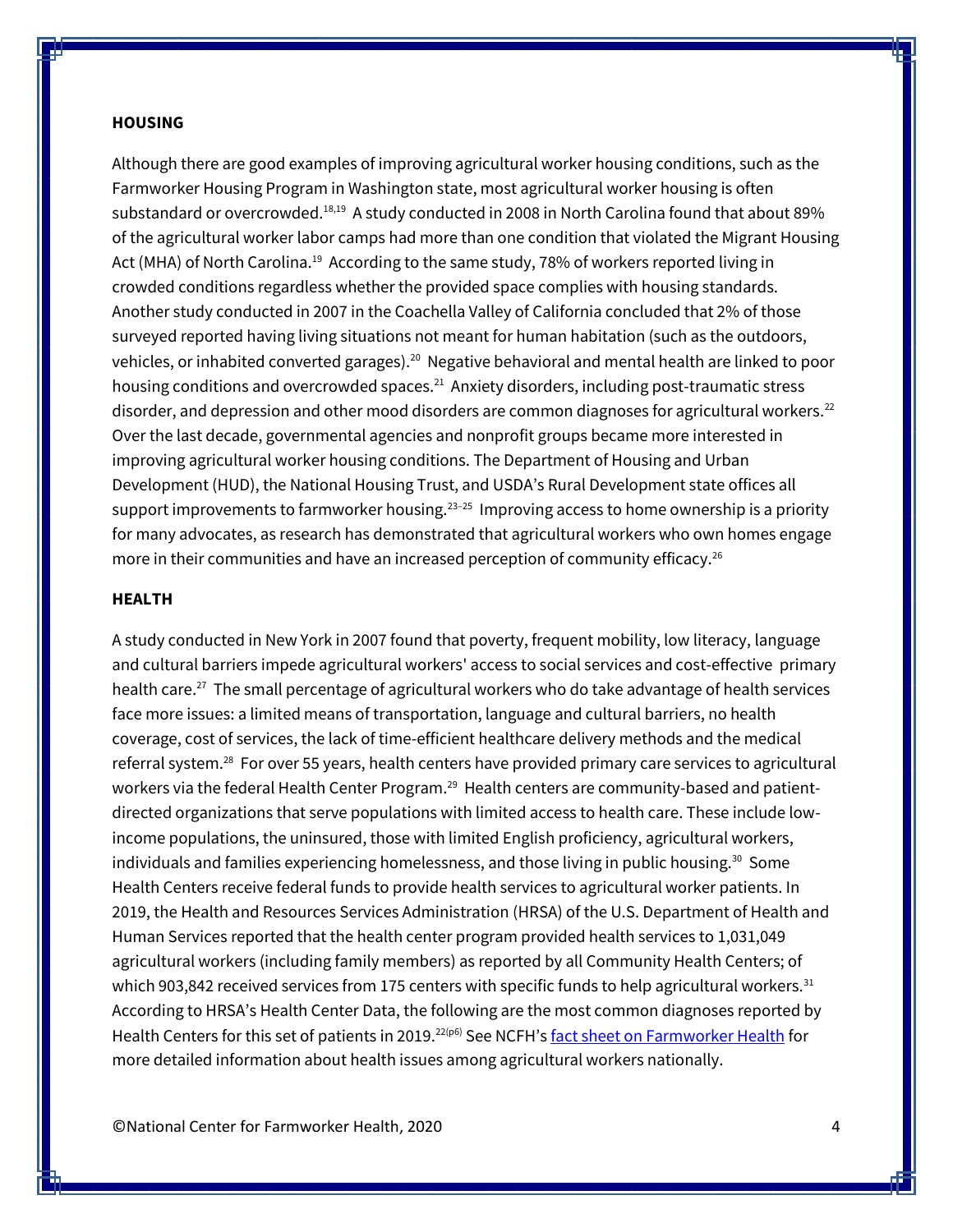| <b>Diagnosis</b>                                | Number of Agricultural Worker Patient with |
|-------------------------------------------------|--------------------------------------------|
|                                                 | Diagnosis, 2019                            |
| Overweight/obesity                              | 217,642                                    |
| Hypertension                                    | 106,574                                    |
| Diabetes mellitus                               | 82,968                                     |
| Anxiety disorders, including post-traumatic     | 41,967                                     |
| stress disorder (PTSD)                          |                                            |
| Other mental disorders, excluding drug or       | 33,659                                     |
| alcohol dependence                              |                                            |
| Depression & other mood disorders               | 33,107                                     |
| Otitis media and Eustachian tube disorders      | 26,830                                     |
| Asthma                                          | 26,289                                     |
| Contact dermatitis and other eczema             | 18,843                                     |
| Lack of expected normal physiological           | 18,384                                     |
| development (such as delayed milestone, failure |                                            |
| to gain weight, failure to thrive), nutritional |                                            |
| deficiencies in children only. This does not    |                                            |
| include sexual or mental development.           |                                            |

## **LEGISLATIVE PROTECTION**

According to the U.S. Bureau of Labor Statistics, agriculture ranks as one of the most dangerous industries in the nation.<sup>32</sup> Commonly-reported injuries include exposure to the elements, musculoskeletal disorders, symptoms associated with pesticide exposure, and injuries. Despite their critical role in the Nation's economy, agricultural workers are excluded from many basic labor and health & safety protections. The following are some legislative protections that apply to agricultural workers:

The Fair Labor Standards Act: First enacted in 1938, the FLSA has undergone many amendments; it establishes a minimum wage, overtime pay, record-keeping and child labor standards.<sup>33</sup> The agricultural industry is specifically exempted from the requirement for overtime pay, so agricultural employers are not required to pay employees time and a half for working more than 40 hours a week.<sup>34</sup> Small agricultural employers that do not meet a set threshold of labor hours are also exempted from the requirement to pay minimum wage.<sup>34</sup>

Migrant and Seasonal Agricultural Worker Protection Act: Enacted in 1983, the MSPA offers employment-related protections for agricultural workers.<sup>35</sup> Every non-exempt farm labor contractor, agricultural employer, and agricultural association must:

• Disclose the terms and conditions of employment to each mobile agricultural worker in writing at the time of recruitment and to each seasonal worker when employment is offered, in writing if requested;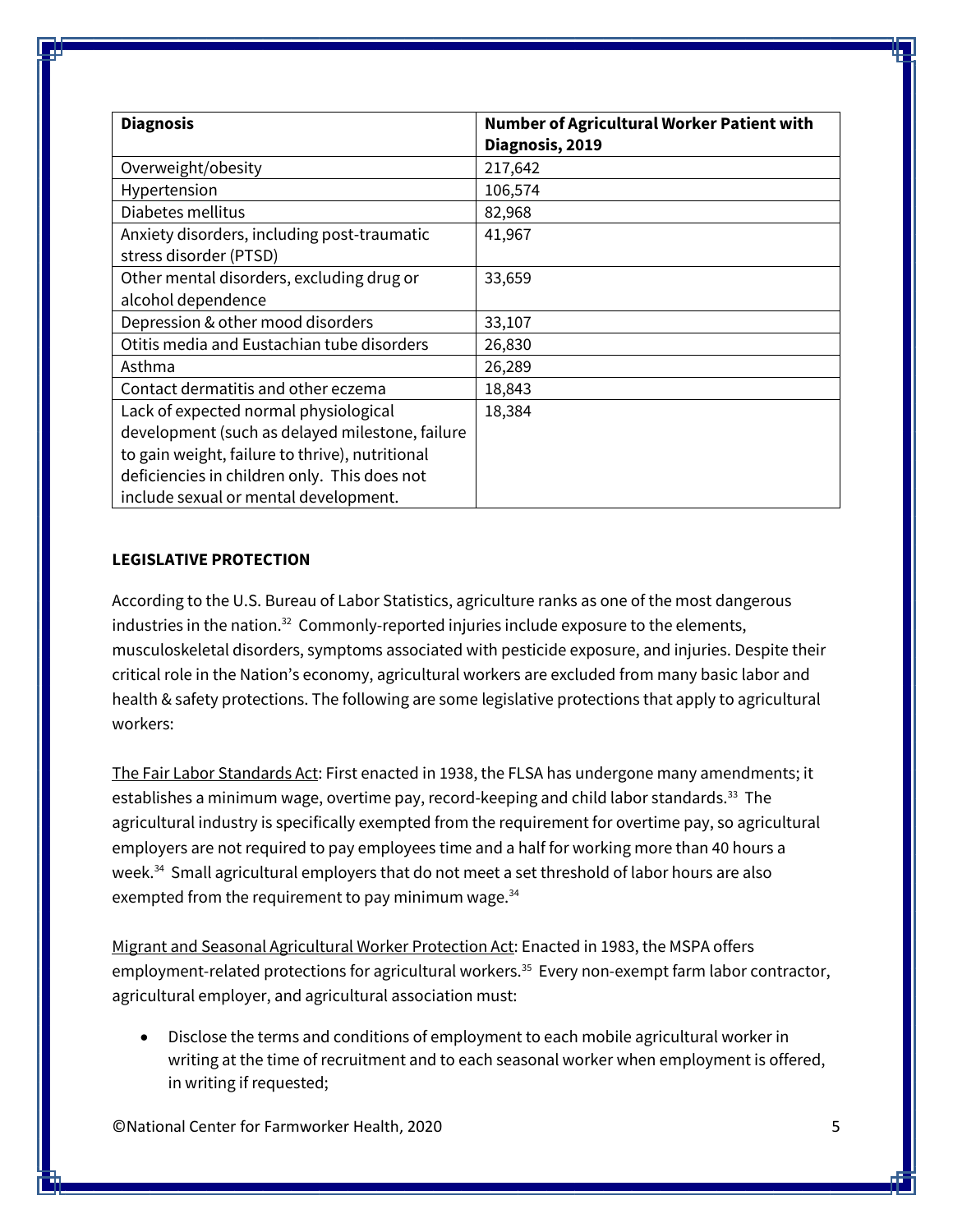- Post information about worker protections at the worksite;
- Pay each worker the wages owed when due and provide each with an itemized statement of earnings and deductions;
- Ensure that housing, if provided, complies with many federal and state safety and health standards;
- Ensure that each vehicle, if transportation is provided, meets applicable federal and state safety standards and insurance requirements and that each driver be properly licensed;
- Comply with the terms of any working arrangement made with the workers; and
- Make and keep payroll records for each employee for three years.

Occupational Safety and Health Act: In general, OSHA inspectors cannot conduct inspections on farms that have ten or fewer employees.<sup>36</sup> The Field Sanitation Standards specifies that agricultural employers with 11 or more employees who conduct hand labor operations in a field must provide: drinking water at a suitable drinking temperature, toilet and hand-washing facilities in a reasonable, accessible distance, and the employer must notify the employee of the location of such facilities.<sup>37</sup>

Agricultural Worker Protection Standard: Enacted in 1992 and revised in 2015, Environmental Protection Agency enforces this standard.<sup>38</sup> Primarily focused on the safe handling of pesticides, the standard now prohibits children under the age of 18 from handling pesticides, requires that workers do not enter areas recently sprayed with pesticides, and improves protection for workers from retaliation if they make complaints about violations of the standard.

Immigration and Nationality Act: The H-2A portion of the Immigration and Nationality Act offers protections for H-2A workers concerning: a pay rate, written notice of the work contract with beginning and end dates, the three-fourths guarantee (employees must guarantee employment for at least 75% of the contract period), housing provided at no cost to the employee. Employers are also responsible for transportation to and from work and transportation to and from their country of origin.<sup>39</sup>

Title VII of The Civil Rights Act of 1964: Enacted in 1964, the basis of this act first included the prohibition of employment discrimination based on race, sex, color, national origin, and religion. Since 1964, the act has undergone many amendments, but Title VII is significant for farmworker women. A recent study conducted in California stated that, farmworker women commonly experience, sexual harassment, sexually suggestive dialogue and inappropriate touching.<sup>40</sup> The same study found that 24% of the women reported sexual coercion. Supervisors would also often suggest a form of payments (either money or goods) to negotiate for potential sexual favors. Researchers documented analogous findings among farmworker women in Washington state.<sup>41</sup> Title VII protects employees of both sexes through the Equal Employment Opportunity Commission's guidelines for sexual harassment. Quid pro quo (offering a professional benefit in exchange for sexual acts), hostile environment (sexual comments, suggestive physical contact or showing sexual material) and retaliation (punishment from the employer for reporting or formalizing a complaint on sexual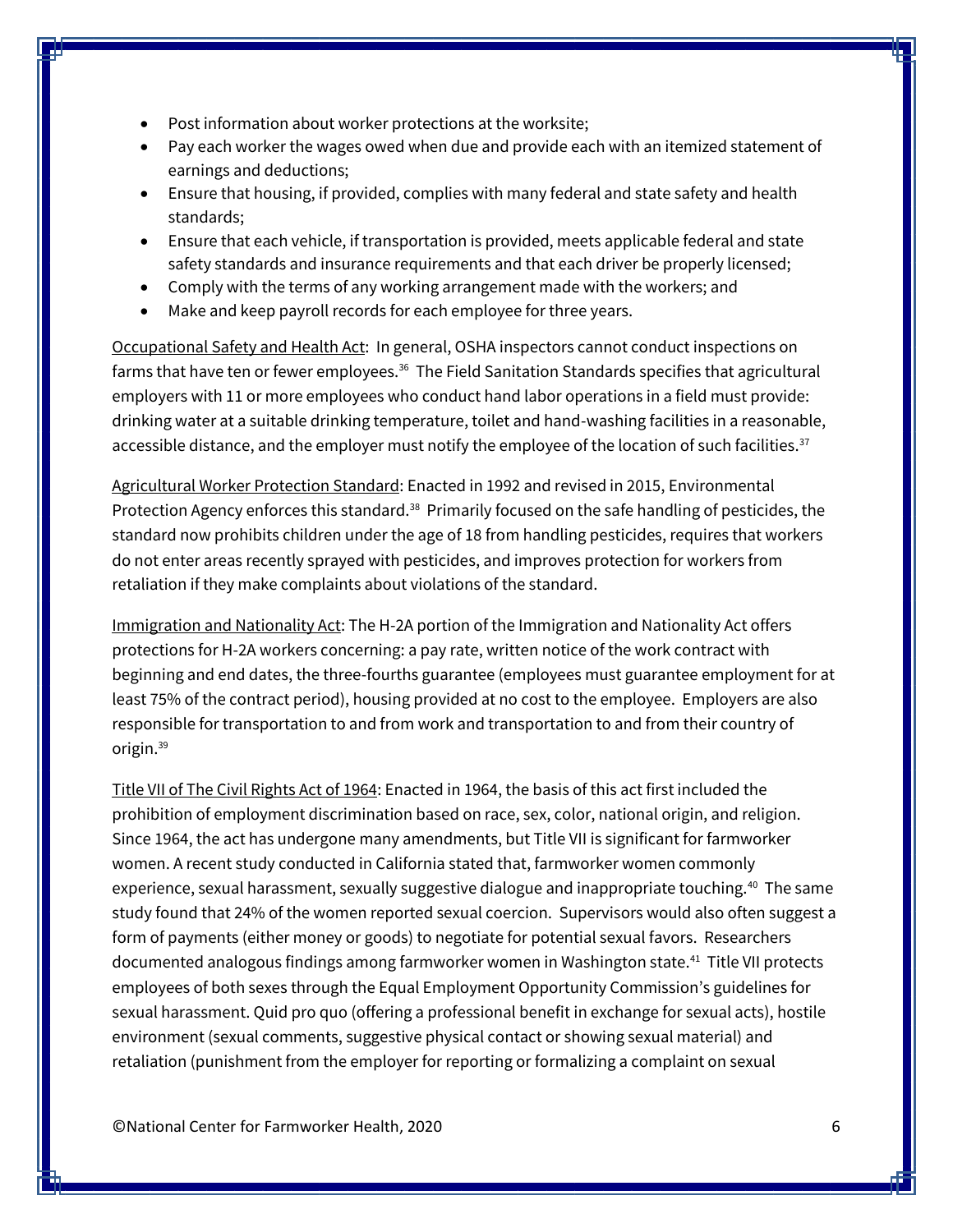harassment) are all protections that both male and female employees have regardless of the industry.<sup>42</sup>

#### **References**

- 1. National Center for Farmworker Health. *2017 Agricultural Worker Population Estimates [Private Data Source]*.; 2020. http://www.ncfh.org/population-estimates.html
- 2. USDA ERS Ag and Food Sectors and the Economy. Accessed November 9, 2020. http://www.ers.usda.gov/dataproducts/ag-and-food-statistics-charting-the-essentials/ag-and-food-sectors-and-the-economy.aspx
- 3. Hernandez T, Gabbard S. *Findings from the National Agricultural Workers Survey (NAWS) 2015-2016: A Demographic and Employment Profile of United States Farmworkers*. JBS International; 2018. Accessed November 20, 2020. https://www.dol.gov/sites/dolgov/files/ETA/naws/pdfs/NAWS\_Research\_Report\_13.pdf
- 4. Slesinger DP, Deller S, Staude R, Wade L. *Economic Impact of Migrant Workers on Wisconsin's Economy*. Center for Demography and Ecology, University of Madison–Wisconsin; 2003. Accessed November 19, 2020. https://www.researchgate.net/profile/Steven\_Deller/publication/237542101\_Economic\_Impact\_of\_Migrant\_Workers\_ on\_Wisconsin's\_Economy/links/02e7e527a820390012000000.pdf
- 5. Rosenbaum RP. *The Direct Economic Impact of Migrant Farmworkers on Southeastern Michigan*. Citeseer; 2001. Accessed January 2, 2017. http://citeseerx.ist.psu.edu/viewdoc/download?doi=10.1.1.195.1580&rep=rep1&type=pdf
- 6. National Public Radio. Georgia Farmers Say Immigration Law Keeps Workers Away; 2011. Accessed November 20, 2020. https://www.npr.org/sections/thetwo-way/2011/05/27/136718112/georgia-farmers-say-immigration-law-keepsworkers-away
- 7. McKissick JC, Kane SP. An evaluation of direct and indirect economic losses incurred by Georgia fruit and vegetable producers in spring 2011. *J Agribus*. 2011;29(2):267.
- 8. Bracero History Archive. About. Accessed November 20, 2020. http://braceroarchive.org/about
- 9. Farmworker Justice. Guestworker Programs. Accessed November 20, 2020. https://www.farmworkerjustice.org/advocacy-and-programs/guestworker-programs
- 10. U.S. Department of Labor, Office of Foreign Labor Certification. Performance Data. Accessed August 26, 2020. https://www.dol.gov/agencies/eta/foreign-labor/performance
- 11. The National Agricultural Workers Survey, Employment & Training Administration (ETA) U.S. Department of Labor. Accessed November 20, 2020. https://www.doleta.gov/agworker/naws.cfm
- 12. Roka FM. Compensating Farm Workers through Piece Rates: Implications on Harvest Costs and Worker Earnings. Published July 13, 2015. Accessed November 20, 2020. http://edis.ifas.ufl.edu/fe792
- 13. Farmworker Justice. Workers' Compensation. Accessed October 19, 2020. https://www.farmworkerjustice.org/content/workers-compensation
- 14. Rosenbaum SJ, Shin P. Migrant and seasonal farmworkers: health insurance coverage and access to care. Published online 2005. Accessed November 20, 2020. http://hsrc.himmelfarb.gwu.edu/sphhs\_policy\_facpubs/274/
- 15. National Association of Community Health Centers. *Migrant and Seasonal Farmworker Access to Health Care Services and Insurance Coverage: Summary Report on Issues, Resources and Potential Solutions*. Accessed October 20, 2020. http://www.fachc.org/pdf/mig\_farmworker%20study%20Summary%20Report.pdf
- 16. Gunsalus RL. Migrant Farmworkers and Access to Health Care in Minnesota: Needs, Barriers, and Remedies. Published online 2013. Accessed October 19, 2020. http://digitalcommons.macalester.edu/soci\_honors/42/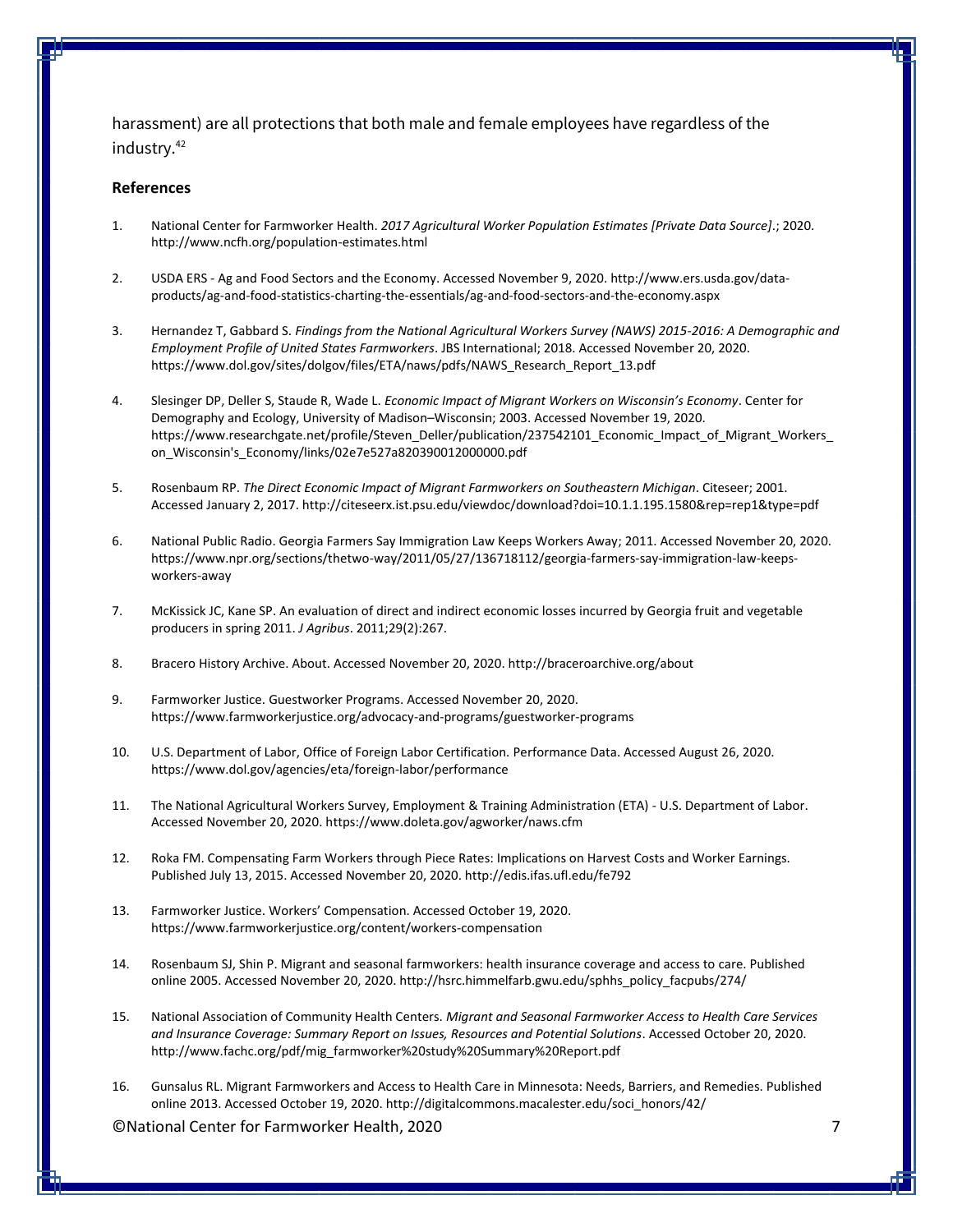- 17. Rosenbaum SJ. *Medicaid Portability in the Context of Oral Health Care for Head Start-Enrolled Children in Migrant Farmworker Families*.; 2008. Accessed October 18, 2020. https://www.mchoralhealth.org/PDFs/MedicaidPortability.pdf
- 18. Workforce System Strategies: Farmworker Housing in Washington State: Safe, Decent and Affordable. Accessed October 19, 2020. https://strategies.workforcegps.org/resources/2014/08/11/16/31/farmworker-housing-in-washington-statesafe-decent-and-affordable
- 19. Vallejos QM, Quandt SA, Grzywacz JG, et al. Migrant farmworkers' housing conditions across an agricultural season in North Carolina. *Am J Ind Med*. 2011;54(7):533-544. doi:10.1002/ajim.20945
- 20. Colletti J, Smith D, Herrera S, Herrera T, Flores L. *County of Riverside 2006 Coachella Valley Farm Worker Survey: Final Report*.; 2006. https://www.google.com/url?sa=t&rct=j&q=&esrc=s&source=web&cd=1&cad=rja&uact=8&ved=0ahUKEwjfq-GXxqPRAhUq5oMKHU3jBAQQFggaMAA&url=http%3A%2F%2Fwww.bhcecv.org%2Fgetdoc.cfm%3Fid%3D9&usg=AFQjCN EMAecYsFbMXy0OsEwhXASz7cWWrg&sig2=LPB8Ee-5P6DwR\_o4IIM6\_w&bvm=bv.142059868,d.amc
- 21. Evans GW. The built environment and mental health. *J Urban Health Bull N Y Acad Med*. 2003;80(4):536-555. doi:10.1093/jurban/jtg063
- 22. Health Resources and Services Administration, Bureau of Primary Health Care. Table 6A Selected Diagnoses and Services Rendered. Accessed October 19, 2020. https://bphc.hrsa.gov/uds/datacenter.aspx?q=t6a&year=2015&state=&fd=mh
- 23. HUD Programs for Colonias and Farmworkers | HUD.gov / U.S. Department of Housing and Urban Development (HUD). Accessed November 20, 2020. https://www.hud.gov/groups/hudprograms
- 24. National Housing Trust Fund. National Low Income Housing Coalition. Accessed November 20, 2020. https://nlihc.org/explore-issues/projects-campaigns/national-housing-trust-fund
- 25. Community Facilities Programs | Rural Development. Accessed November 20, 2020. https://www.rd.usda.gov/programsservices/all-programs/community-facilities-programs
- 26. Mireles GF. The Effects of Homeownership on Civic Participation among Immigrant Farmworkers in Washington State. *Rural Sociol*. 2017;82(1):129-148. doi:https://doi.org/10.1111/ruso.12118
- 27. National Prevention Information Network. Migrant and Seasonal Farmworkers: Health Care Access and HIV/AIDS in This Population. Accessed October 19, 2020. https://npin.cdc.gov/publication/migrant-and-seasonal-farmworkers-healthcare-access-and-hivaids-population
- 28. California Institute for Rural Studies. Pathways to farmworker health care. Published 2002. Accessed October 19, 2020. http://www.cirsinc.org/phocadownload/CaseStudyCoachella.pdf
- 29. Community Health Centers: Chronicling Their History and Broader Meaning. Accessed November 20, 2020. /stories/community-health-centers-chronicling-their-history-and-broader-meaning
- 30. Health Resources and Services Administration, Bureau of Primary Health Care. Special Populations. Accessed October 19, 2020. https://bphc.hrsa.gov/qualityimprovement/strategicpartnerships/specialpopulations/index.html
- 31. Health Resources and Services Administration, Bureau of Primary Health Care. 2015 Health Center Data National Program Grantee Data. Accessed January 2, 2017. https://bphc.hrsa.gov/uds/datacenter.aspx?fd=mh
- 32. Bureau of Labor Statistics USD of L. Census of Fatal Occupational Injuries: Table A-1. Published online 2016. Accessed October 19, 2020. https://www.bls.gov/iif/oshwc/cfoi/cftb0286.pdf
- 33. U.S. Department of Labor. History -- Fair Labor Standards Act of 1938: Accessed January 2, 2017. https://www.dol.gov/oasam/programs/history/flsa1938.htm